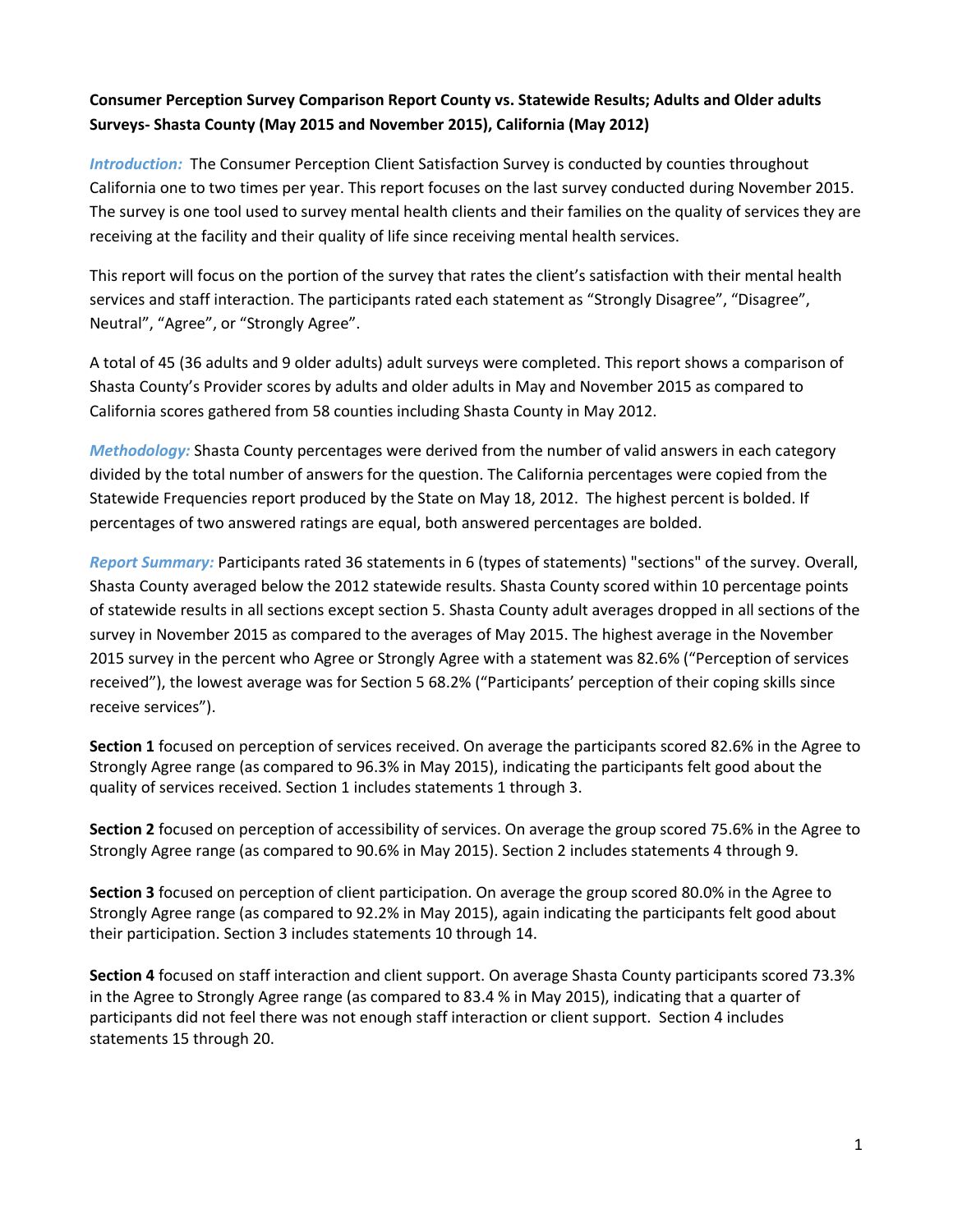**Section 5** focused on participants' perception of their coping skills since receiving services. The group scored 53.1% in the Agree to Strongly Agree range (as compared to 68.2 in May 2015). The corresponding score at state level was higher at 69.8% for this section. Section 5 includes statements 21 through 32.

**Section 6** focused on the participant's perception of social interactions. On average Shasta County participants scored 63.5% in the Agree to Strongly Agree range (as compared to the May 2015 score of 75.1%). Section 6 includes statements 33 through 36.

| 1. I like the services that I received here. |                      |                      |                      |                    |  |
|----------------------------------------------|----------------------|----------------------|----------------------|--------------------|--|
|                                              | Shasta County, 05/15 | Shasta County, 11/15 |                      | California '12     |  |
| $n=$                                         | 18                   | 44                   | <b>Shasta County</b> | 8,906              |  |
|                                              | % of Valid Answers   |                      | <b>Difference</b>    | % of Valid Answers |  |
|                                              |                      |                      |                      | <b>Answers</b>     |  |
| <b>Strongly Disagree</b>                     | 0.0%                 | 0.0%                 | 0.0%                 | 0.6%               |  |
| <b>Disagree</b>                              | 0.0%                 | 0.0%                 | 0.0%                 | 0.8%               |  |
| I am Neutral                                 | 0.0%                 | 15.9%                | 15.9%                | 6.4%               |  |
| <b>Agree</b>                                 | 38.9%                | 45.5%                | 6.6%                 | 33.4%              |  |
| <b>Strongly Agree</b>                        | 61.1%                | 38.6%                | $-22.5%$             | 58.7%              |  |
| <b>Total</b>                                 | 100%                 | 100%                 |                      | 100%               |  |

#### *Section 1: Perception of Services Received*

| 2. If I had other choices, I would still get services from this agency. |                      |                      |                                           |                    |  |
|-------------------------------------------------------------------------|----------------------|----------------------|-------------------------------------------|--------------------|--|
|                                                                         | Shasta County, 05/15 | Shasta County, 11/15 |                                           | California '12     |  |
|                                                                         | 18                   | 45                   | <b>Shasta County</b><br><b>Difference</b> | 8,808              |  |
|                                                                         |                      | % of Valid Answers   |                                           | % of Valid Answers |  |
| <b>Strongly Disagree</b>                                                | 5.6%                 | 4.4%                 | $-1.2%$                                   | 1.3%               |  |
| <b>Disagree</b>                                                         | $0.0\%$              | 4.4%                 | 4.4%                                      | 3.6%               |  |
| I am Neutral                                                            | 5.6%                 | 13.3%                | 7.7%                                      | 9.4%               |  |
| Agree                                                                   | 38.9%                | 44.4%                | 5.5%                                      | 34.8%              |  |
| <b>Strongly Agree</b>                                                   | 50.0%                | 33.3%                | $-16.7%$                                  | 50.8%              |  |
| <b>Total</b>                                                            | 100%                 | 100%                 |                                           | 100%               |  |

*Section 2: Perception of Accessibility of Services*

| 3. I would recommend this agency to a friend or family member. |                      |                      |                                           |                    |  |
|----------------------------------------------------------------|----------------------|----------------------|-------------------------------------------|--------------------|--|
|                                                                | Shasta County, 05/15 | Shasta County, 11/15 |                                           | California '12     |  |
| $n=$                                                           | 18                   | 43                   | <b>Shasta County</b><br><b>Difference</b> | 8,829              |  |
|                                                                |                      | % of Valid Answers   |                                           | % of Valid Answers |  |
| <b>Strongly Disagree</b>                                       | 0.0%                 | 0.0%                 | 0.0%                                      | 0.9%               |  |
| <b>Disagree</b>                                                | 0.0%                 | $0.0\%$              | 0.0%                                      | 2.1%               |  |
| I am Neutral                                                   | 0.0%                 | 14.0%                | 14.0%                                     | 8.2%               |  |
| Agree                                                          | 44.4%                | 44.2%                | $-0.2%$                                   | 34.7%              |  |
| <b>Strongly Agree</b>                                          | 55.6%                | 41.9%                | $-13.7%$                                  | 54.2%              |  |
| <b>Total</b>                                                   | 100%                 | 100%                 |                                           | 100%               |  |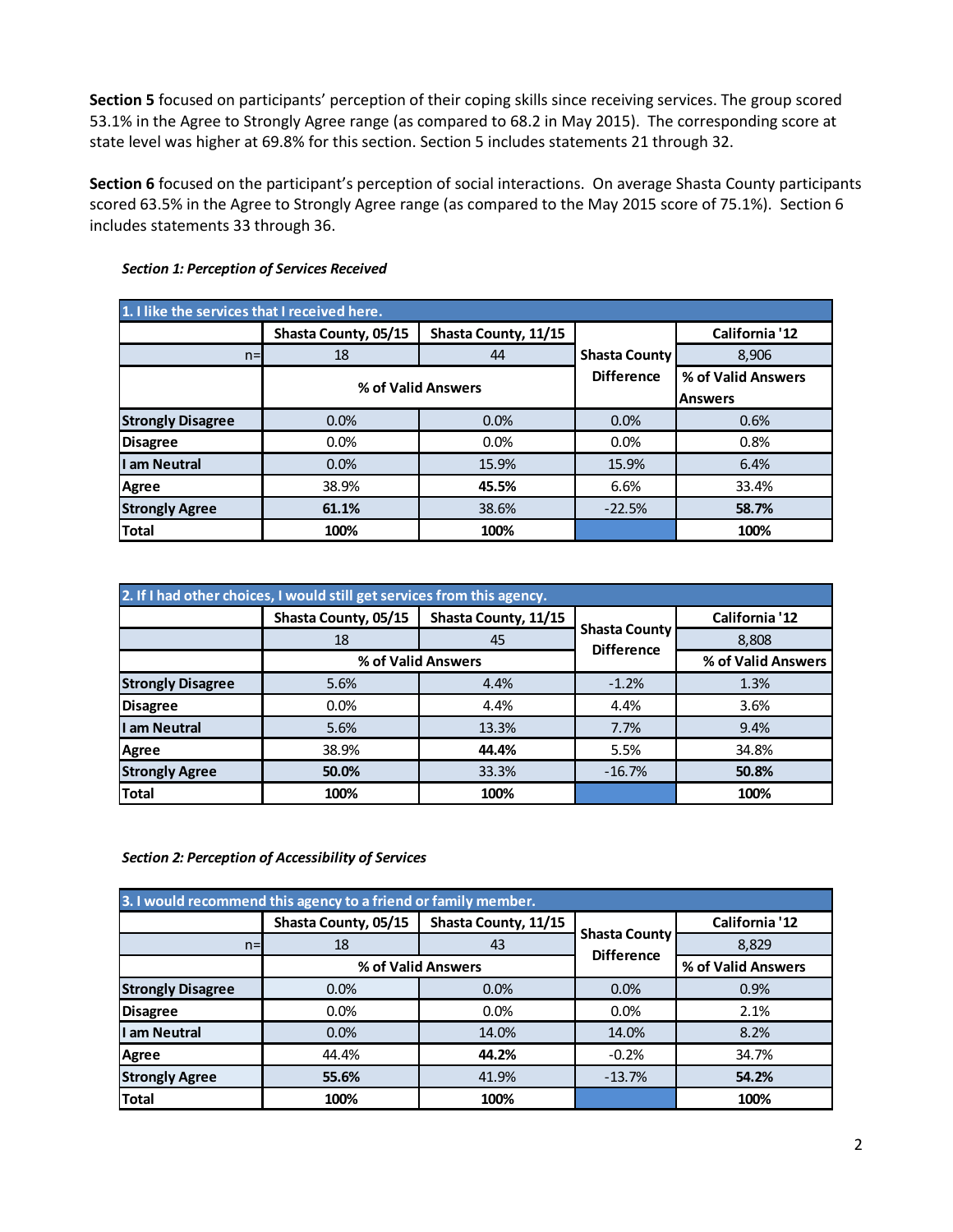| 4. The location of services was convenient (parking, public transportation, distance, etc.). |                      |                      |                      |                    |  |
|----------------------------------------------------------------------------------------------|----------------------|----------------------|----------------------|--------------------|--|
|                                                                                              | Shasta, County 05/15 | Shasta County, 11/15 |                      | California '12     |  |
| $n=$                                                                                         | 18                   | 43                   | <b>Shasta County</b> | 8,770              |  |
|                                                                                              |                      | % of Valid Answers   | <b>Difference</b>    | % of Valid Answers |  |
| <b>Strongly Disagree</b>                                                                     | 0.0%                 | 0.0%                 | 0.0%                 | 1.6%               |  |
| <b>Disagree</b>                                                                              | 0.0%                 | 7.0%                 | 7.0%                 | 4.8%               |  |
| I am Neutral                                                                                 | 5.6%                 | 14.0%                | 8.4%                 | 11.1%              |  |
| <b>Agree</b>                                                                                 | 33.3%                | 44.2%                | 10.9%                | 35.9%              |  |
| <b>Strongly Agree</b>                                                                        | 61.1%                | 34.9%                | $-26.2%$             | 46.5%              |  |
| <b>Total</b>                                                                                 | 100%                 | 100%                 |                      | 100%               |  |

| 5. Staff were willing to see me as often as I felt it was necessary. |                      |                      |                                           |                    |  |
|----------------------------------------------------------------------|----------------------|----------------------|-------------------------------------------|--------------------|--|
|                                                                      | Shasta, County 05/15 | Shasta County, 11/15 |                                           | California '12     |  |
| $n =$                                                                | 18                   | 44                   | <b>Shasta County</b><br><b>Difference</b> | 8,811              |  |
|                                                                      |                      | % of Valid Answers   |                                           | % of Valid Answers |  |
| <b>Strongly Disagree</b>                                             | 0.0%                 | 4.5%                 | 4.5%                                      | 1.0%               |  |
| <b>Disagree</b>                                                      | $0.0\%$              | 2.3%                 | 2.3%                                      | 2.5%               |  |
| I am Neutral                                                         | 5.6%                 | 13.6%                | 8.0%                                      | 8.5%               |  |
| <b>Agree</b>                                                         | 44.4%                | 43.2%                | $-1.2%$                                   | 36.5%              |  |
| <b>Strongly Agree</b>                                                | 50.0%                | 36.4%                | $-13.6%$                                  | 51.5%              |  |
| <b>Total</b>                                                         | 100%                 | 100%                 |                                           | 100%               |  |

| 6. Staff returned my calls within 24 hours. |                      |                      |                                           |                    |  |
|---------------------------------------------|----------------------|----------------------|-------------------------------------------|--------------------|--|
|                                             | Shasta, County 05/15 | Shasta County, 11/15 |                                           | California '12     |  |
| $n =$                                       | 18                   | 43                   | <b>Shasta County</b><br><b>Difference</b> | 8,448              |  |
|                                             |                      | % of Valid Answers   |                                           | % of Valid Answers |  |
| <b>Strongly Disagree</b>                    | 0.0%                 | 0.0%                 | 0.0%                                      | 1.4%               |  |
| <b>Disagree</b>                             | 0.0%                 | 14.0%                | 14.0%                                     | 4.3%               |  |
| I am Neutral                                | 16.7%                | 16.3%                | $-0.4%$                                   | 12.6%              |  |
| <b>Agree</b>                                | 33.3%                | 30.2%                | $-3.1%$                                   | 35.4%              |  |
| <b>Strongly Agree</b>                       | 50.0%                | 39.5%                | $-10.5%$                                  | 46.4%              |  |
| <b>Total</b>                                | 100%                 | 100%                 |                                           | 100%               |  |

| 7. Services were available at times that were good for me. |                      |                      |                                           |                    |  |
|------------------------------------------------------------|----------------------|----------------------|-------------------------------------------|--------------------|--|
|                                                            | Shasta, County 05/15 | Shasta County, 11/15 |                                           | California '12     |  |
| $n=$                                                       | 18                   | 45                   | <b>Shasta County</b><br><b>Difference</b> | 8,842              |  |
|                                                            | % of Valid Answers   |                      |                                           | % of Valid Answers |  |
| <b>Strongly Disagree</b>                                   | 0.0%                 | 0.0%                 | 0.0%                                      | 0.9%               |  |
| <b>Disagree</b>                                            | 0.0%                 | 2.2%                 | 2.2%                                      | 2.5%               |  |
| I am Neutral                                               | 0.0%                 | 13.3%                | 13.3%                                     | 8.2%               |  |
| <b>Agree</b>                                               | 44.4%                | 42.2%                | $-2.2%$                                   | 39.2%              |  |
| <b>Strongly Agree</b>                                      | 55.6%                | 42.2%                | $-13.4%$                                  | 49.3%              |  |
| Total                                                      | 100%                 | 100%                 |                                           | 100%               |  |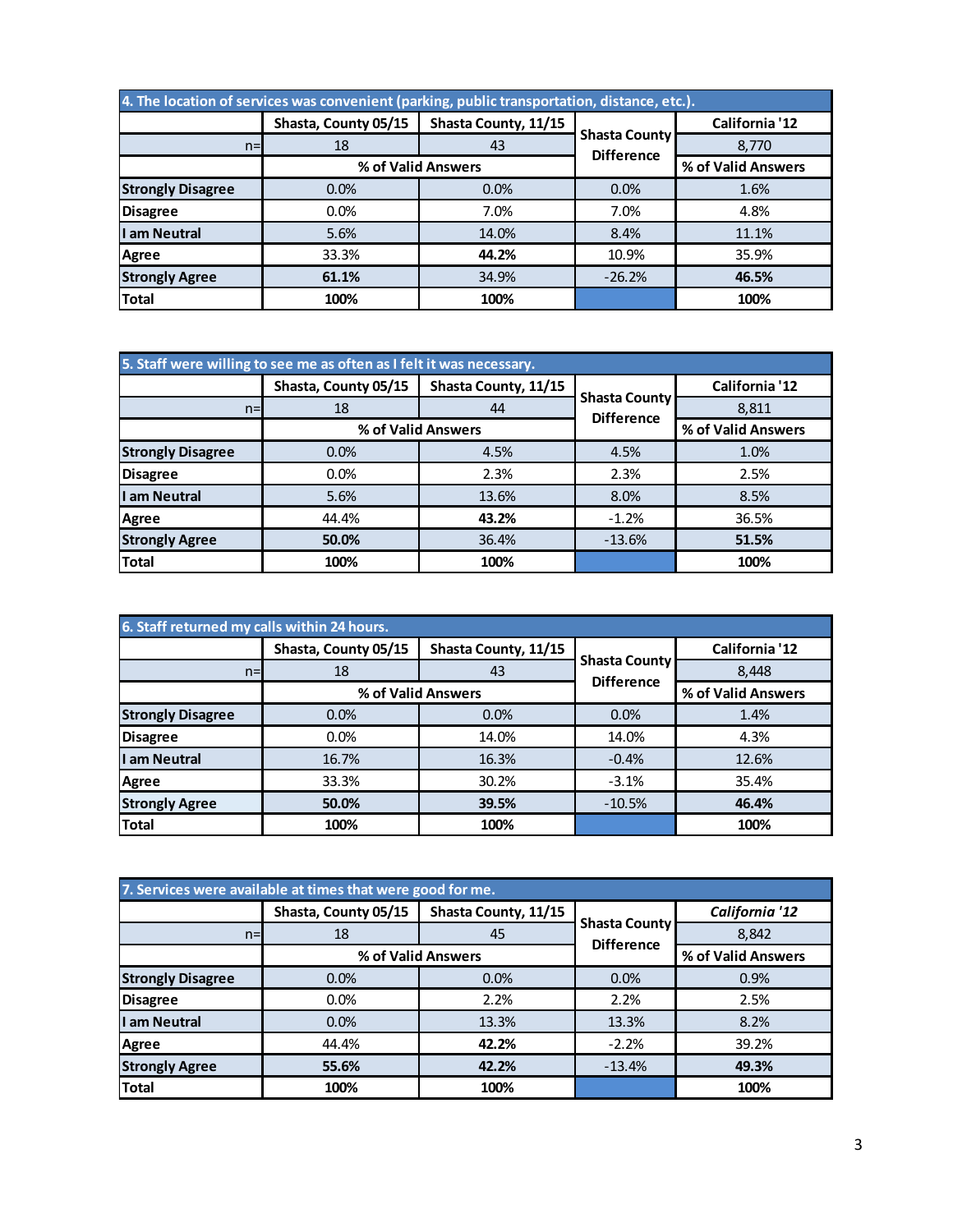| 8. I was able to get all the services I thought I needed. |                      |                      |                                           |                    |  |
|-----------------------------------------------------------|----------------------|----------------------|-------------------------------------------|--------------------|--|
|                                                           | Shasta County, 05/15 | Shasta County, 11/15 |                                           | California '12     |  |
| $n=$                                                      | 18                   | 44                   | <b>Shasta County</b><br><b>Difference</b> | 8,808              |  |
|                                                           |                      | % of Valid Answers   |                                           | % of Valid Answers |  |
| <b>Strongly Disagree</b>                                  | 0.0%                 | 0.0%                 | 0.0%                                      | 1.2%               |  |
| <b>Disagree</b>                                           | 5.6%                 | 6.8%                 | 1.2%                                      | 3.8%               |  |
| I am Neutral                                              | 5.6%                 | 18.2%                | 12.6%                                     | 10.4%              |  |
| <b>Agree</b>                                              | 38.9%                | 36.4%                | $-2.5%$                                   | 38.0%              |  |
| <b>Strongly Agree</b>                                     | 50.0%                | 38.6%                | $-11.4%$                                  | 46.6%              |  |
| <b>Total</b>                                              | 100%                 | 100%                 |                                           | 100%               |  |

| 9. I was able to see a psychiatrist when I wanted to. |                      |                      |                                           |                    |  |
|-------------------------------------------------------|----------------------|----------------------|-------------------------------------------|--------------------|--|
|                                                       | Shasta County, 05/15 | Shasta County, 11/15 | <b>Shasta County</b><br><b>Difference</b> | California '12     |  |
| $n=$                                                  | 18                   | 44                   |                                           | 8,416              |  |
|                                                       |                      | % of Valid Answers   |                                           | % of Valid Answers |  |
| <b>Strongly Disagree</b>                              | 5.9%                 | 4.5%                 | $-1.4%$                                   | 1.7%               |  |
| <b>Disagree</b>                                       | 5.9%                 | 4.5%                 | $-1.4%$                                   | 5.3%               |  |
| I am Neutral                                          | 5.9%                 | 25.0%                | 19.1%                                     | 14.2%              |  |
| <b>Agree</b>                                          | 35.3%                | 38.6%                | 3.3%                                      | 36.9%              |  |
| <b>Strongly Agree</b>                                 | 47.0%                | 27.3%                | $-19.7%$                                  | 41.9%              |  |
| <b>Total</b>                                          | 100%                 | 100%                 |                                           | 100%               |  |

| 10. Staff here believe that I can grow, change and recover. |                      |                      |                                           |                    |  |
|-------------------------------------------------------------|----------------------|----------------------|-------------------------------------------|--------------------|--|
|                                                             | Shasta County, 05/15 | Shasta County, 11/15 |                                           | California '12     |  |
| $n =$                                                       | 18                   | 44                   | <b>Shasta County</b><br><b>Difference</b> | 8,722              |  |
|                                                             |                      | % of Valid Answers   |                                           | % of Valid Answers |  |
| <b>Strongly Disagree</b>                                    | 0.0%                 | 0.0%                 | 0.0%                                      | 0.6%               |  |
| <b>Disagree</b>                                             | 0.0%                 | 0.0%                 | 0.0%                                      | 1.4%               |  |
| I am Neutral                                                | 5.9%                 | 13.6%                | 7.7%                                      | 9.5%               |  |
| Agree                                                       | 23.5%                | 43.2%                | 19.7%                                     | 35.5%              |  |
| <b>Strongly Agree</b>                                       | 70.6%                | 43.2%                | $-27.4%$                                  | 52.9%              |  |
| <b>Total</b>                                                | 100%                 | 100%                 |                                           | 100%               |  |

| 11. I felt comfortable asking questions about my treatment and medication. |                      |                      |                                           |                    |  |
|----------------------------------------------------------------------------|----------------------|----------------------|-------------------------------------------|--------------------|--|
|                                                                            | Shasta County, 05/15 | Shasta County, 11/15 |                                           | California '12     |  |
| $n=$                                                                       | 18                   | 45                   | <b>Shasta County</b><br><b>Difference</b> | 8,716              |  |
|                                                                            |                      | % of Valid Answers   |                                           | % of Valid Answers |  |
| <b>Strongly Disagree</b>                                                   | 0.0%                 | 4.4%                 | 4.4%                                      | 0.9%               |  |
| <b>Disagree</b>                                                            | 5.6%                 | 0.0%                 | $-5.6%$                                   | 2.4%               |  |
| I am Neutral                                                               | 0.0%                 | 17.8%                | 17.8%                                     | 8.3%               |  |
| <b>Agree</b>                                                               | 22.2%                | 33.3%                | 11.1%                                     | 36.4%              |  |
| <b>Strongly Agree</b>                                                      | 72.2%                | 44.4%                | $-27.8%$                                  | 52.0%              |  |
| <b>Total</b>                                                               | 100%                 | 100%                 |                                           | 100%               |  |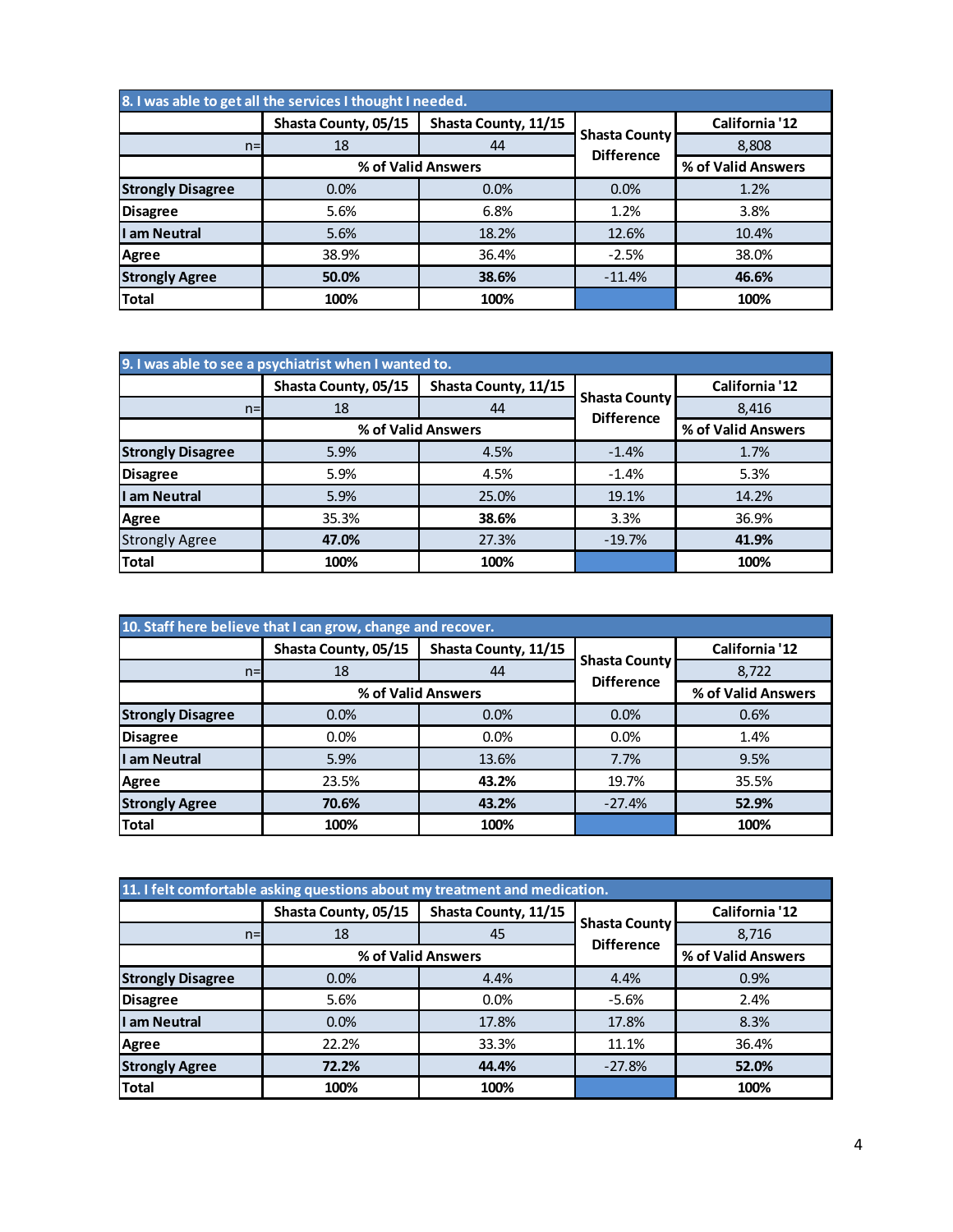| 12. I felt free to complain. |                      |                      |                                           |                    |  |
|------------------------------|----------------------|----------------------|-------------------------------------------|--------------------|--|
|                              | Shasta County, 05/15 | Shasta County, 11/15 |                                           | California '12     |  |
| $n=$                         | 18                   | 44                   | <b>Shasta County</b><br><b>Difference</b> | 8,686              |  |
|                              |                      | % of Valid Answers   |                                           | % of Valid Answers |  |
| <b>Strongly Disagree</b>     | 0.0%                 | 4.5%                 | 4.5%                                      | 1.6%               |  |
| <b>Disagree</b>              | $0.0\%$              | 4.5%                 | 4.5%                                      | 4.0%               |  |
| I am Neutral                 | 16.7%                | 20.5%                | 3.8%                                      | 14.0%              |  |
| Agree                        | 22.2%                | 36.4%                | 14.2%                                     | 36.6%              |  |
| <b>Strongly Agree</b>        | 61.1%                | 34.1%                | $-27.0%$                                  | 43.7%              |  |
| <b>Total</b>                 | 100%                 | 100%                 |                                           | 100%               |  |

| 13. I was given information about my rights. |                      |                      |                                           |                    |  |
|----------------------------------------------|----------------------|----------------------|-------------------------------------------|--------------------|--|
|                                              | Shasta County, 05/15 | Shasta County, 11/15 |                                           | California '12     |  |
| $n=$                                         | 18                   | 43                   | <b>Shasta County</b><br><b>Difference</b> | 8,723              |  |
|                                              | % of Valid Answers   |                      |                                           | % of Valid Answers |  |
| <b>Strongly Disagree</b>                     | 0.0%                 | 2.3%                 | 2.3%                                      | 1.0%               |  |
| <b>Disagree</b>                              | 5.6%                 | 2.3%                 | $-3.3%$                                   | 2.3%               |  |
| I am Neutral                                 | 5.6%                 | 14.0%                | 8.4%                                      | 8.7%               |  |
| <b>Agree</b>                                 | 27.8%                | 41.9%                | 14.1%                                     | 39.1%              |  |
| <b>Strongly Agree</b>                        | 61.1%                | 39.5%                | $-21.6%$                                  | 48.9%              |  |
| <b>Total</b>                                 | 100%                 | 100%                 |                                           | 100%               |  |

| 14. Staff encouraged me to take responsibility for how I live my life. |                      |                      |                                           |                    |  |
|------------------------------------------------------------------------|----------------------|----------------------|-------------------------------------------|--------------------|--|
|                                                                        | Shasta County, 05/15 | Shasta County, 11/15 |                                           | California '12     |  |
| $n=$                                                                   | 18                   | 44                   | <b>Shasta County</b><br><b>Difference</b> | 8,695              |  |
|                                                                        |                      | % of Valid Answers   |                                           | % of Valid Answers |  |
| <b>Strongly Disagree</b>                                               | 0.0%                 | 0.0%                 | 0.0%                                      | 0.7%               |  |
| <b>Disagree</b>                                                        | 0.0%                 | 4.5%                 | 4.5%                                      | 1.8%               |  |
| I am Neutral                                                           | 0.0%                 | 11.4%                | 11.4%                                     | 9.9%               |  |
| Agree                                                                  | 38.9%                | 47.7%                | 8.8%                                      | 38.6%              |  |
| <b>Strongly Agree</b>                                                  | 61.1%                | 36.4%                | $-24.7%$                                  | 48.9%              |  |
| <b>Total</b>                                                           | 100%                 | 100%                 |                                           | 100%               |  |

## *Section 4: Perception of Staff Interaction*

| 15. Staff told me what side effects to watch out for. |                      |                      |                      |                    |  |
|-------------------------------------------------------|----------------------|----------------------|----------------------|--------------------|--|
|                                                       | Shasta County, 05/15 | Shasta County, 11/15 | <b>Shasta County</b> | California '12     |  |
| $n=$                                                  | 18                   | 41                   |                      | 8,425              |  |
|                                                       |                      | % of Valid Answers   | <b>Difference</b>    | % of Valid Answers |  |
| <b>Strongly Disagree</b>                              | 0.0%                 | 4.9%                 | 4.9%                 | 1.4%               |  |
| <b>Disagree</b>                                       | $0.0\%$              | 4.9%                 | 4.9%                 | 5.9%               |  |
| I am Neutral                                          | 11.1%                | 19.5%                | 8.4%                 | 13.7%              |  |
| Agree                                                 | 16.7%                | 34.1%                | 17.4%                | 37.3%              |  |
| <b>Strongly Agree</b>                                 | 72.2%                | 36.6%                | $-35.6%$             | 41.7%              |  |
| <b>Total</b>                                          | 100%                 | 100%                 |                      | 100%               |  |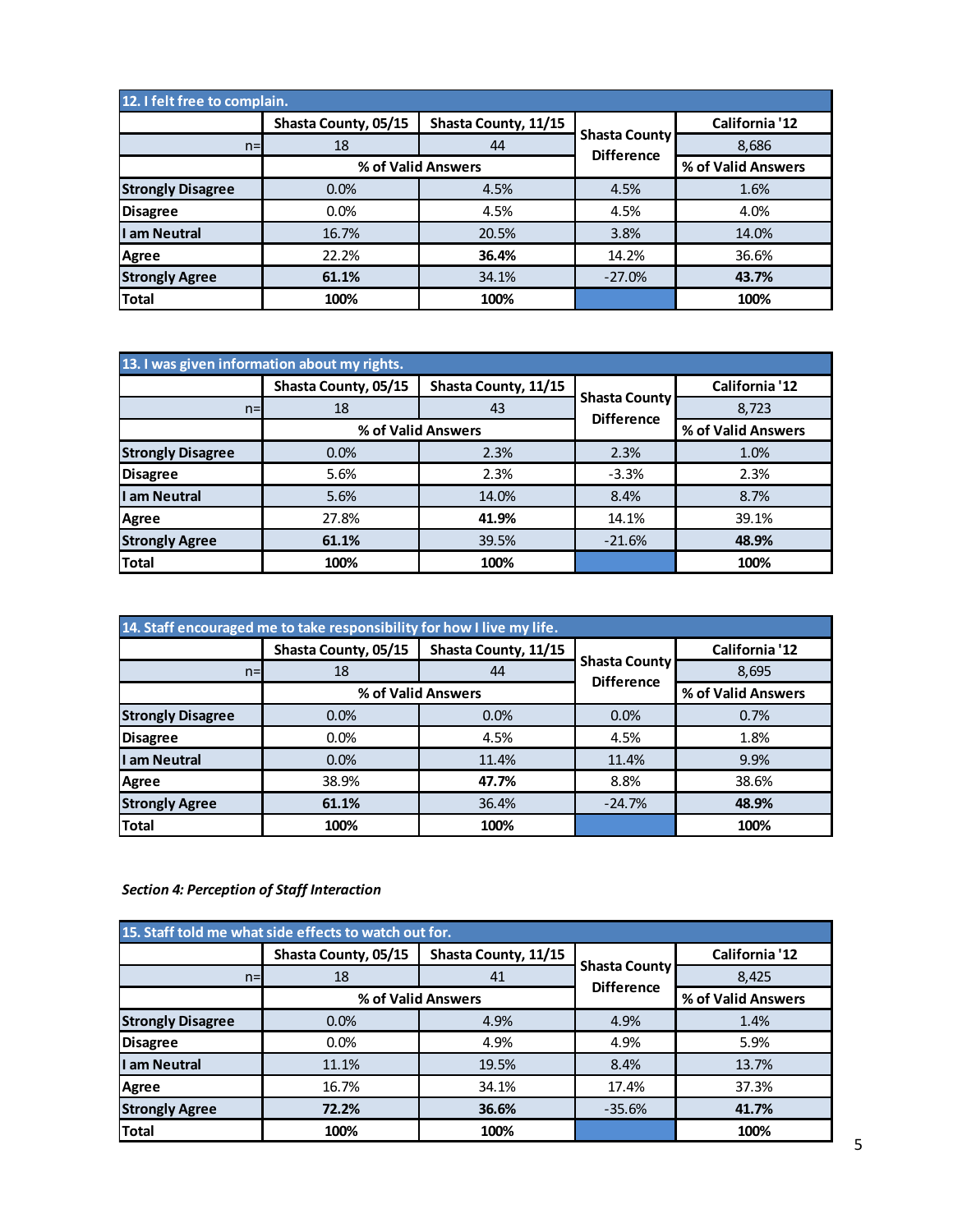| 16. Staff respected my wishes about who is, and who is not to be given information about my treatment. |                      |                      |                                           |                    |  |
|--------------------------------------------------------------------------------------------------------|----------------------|----------------------|-------------------------------------------|--------------------|--|
|                                                                                                        | Shasta County, 05/15 | Shasta County, 11/15 |                                           | California '12     |  |
| $n=$                                                                                                   | 18                   | 43                   | <b>Shasta County</b><br><b>Difference</b> | 8,633              |  |
|                                                                                                        | % of Valid Answers   |                      |                                           | % of Valid Answers |  |
| <b>Strongly Disagree</b>                                                                               | 5.6%                 | 2.3%                 | $-3.3%$                                   | 0.9%               |  |
| <b>Disagree</b>                                                                                        | 0.0%                 | 2.3%                 | 2.3%                                      | 1.8%               |  |
| I am Neutral                                                                                           | 11.1%                | 16.3%                | 5.2%                                      | 8.7%               |  |
| Agree                                                                                                  | 16.7%                | 37.2%                | 20.5%                                     | 36.2%              |  |
| <b>Strongly Agree</b>                                                                                  | 66.7%                | 41.9%                | $-24.8%$                                  | 52.3%              |  |
| <b>Total</b>                                                                                           | 100%                 | 100%                 |                                           | 100%               |  |

| 17. I, not staff, decided my treatment goals. |                      |                      |                                           |                    |  |
|-----------------------------------------------|----------------------|----------------------|-------------------------------------------|--------------------|--|
|                                               | Shasta County, 05/15 | Shasta County, 11/15 |                                           | California '12     |  |
| $n =$                                         | 18                   | 44                   | <b>Shasta County</b><br><b>Difference</b> | 8,565              |  |
|                                               |                      | % of Valid Answers   |                                           | % of Valid Answers |  |
| <b>Strongly Disagree</b>                      | 5.6%                 | 0.0%                 | $-5.6%$                                   | 1.5%               |  |
| <b>Disagree</b>                               | 0.0%                 | 4.5%                 | 4.5%                                      | 4.5%               |  |
| I am Neutral                                  | 22.2%                | 20.5%                | $-1.7%$                                   | 16.8%              |  |
| Agree                                         | 11.1%                | 47.7%                | 36.6%                                     | 37.9%              |  |
| <b>Strongly Agree</b>                         | 61.1%                | 27.3%                | $-33.8%$                                  | 39.4%              |  |
| <b>Total</b>                                  | 100%                 | 100%                 |                                           | 100%               |  |

| 18. Staff were sensitive to my cultural background (race, religion, language, etc.). |                      |                      |                                           |                    |  |
|--------------------------------------------------------------------------------------|----------------------|----------------------|-------------------------------------------|--------------------|--|
|                                                                                      | Shasta County, 05/15 | Shasta County, 11/15 |                                           | California '12     |  |
| $n=$                                                                                 | 18                   | 42                   | <b>Shasta County</b><br><b>Difference</b> | 8.447              |  |
|                                                                                      |                      | % of Valid Answers   |                                           | % of Valid Answers |  |
| <b>Strongly Disagree</b>                                                             | 5.6%                 | 2.4%                 | $-3.2%$                                   | 1.1%               |  |
| <b>Disagree</b>                                                                      | 0.0%                 | 0.0%                 | 0.0%                                      | 2.0%               |  |
| I am Neutral                                                                         | 5.6%                 | 26.2%                | 20.6%                                     | 13.1%              |  |
| <b>Agree</b>                                                                         | 27.8%                | 33.3%                | 5.5%                                      | 35.2%              |  |
| <b>Strongly Agree</b>                                                                | 61.1%                | 38.1%                | $-23.0%$                                  | 48.5%              |  |
| <b>Total</b>                                                                         | 100%                 | 100%                 |                                           | 100%               |  |

| 19. Staff helped me obtain the information I needed so that I could take charge of managing my illness. |                      |                      |                                           |                    |  |
|---------------------------------------------------------------------------------------------------------|----------------------|----------------------|-------------------------------------------|--------------------|--|
|                                                                                                         | Shasta County, 05/15 | Shasta County, 11/15 |                                           | California '12     |  |
| $n=1$                                                                                                   | 18                   | 43                   | <b>Shasta County</b><br><b>Difference</b> | 8,580              |  |
|                                                                                                         |                      | % of Valid Answers   |                                           | % of Valid Answers |  |
| <b>Strongly Disagree</b>                                                                                | 5.6%                 | 2.3%                 | $-3.3%$                                   | 1.0%               |  |
| <b>Disagree</b>                                                                                         | 0.0%                 | 7.0%                 | 7.0%                                      | 2.5%               |  |
| I am Neutral                                                                                            | 11.1%                | 14.0%                | 2.9%                                      | 10.9%              |  |
| <b>Agree</b>                                                                                            | 27.8%                | 39.5%                | 11.7%                                     | 39.3%              |  |
| <b>Strongly Agree</b>                                                                                   | 55.6%                | 37.2%                | $-18.4%$                                  | 46.2%              |  |
| <b>Total</b>                                                                                            | 100%                 | 100%                 |                                           | 100%               |  |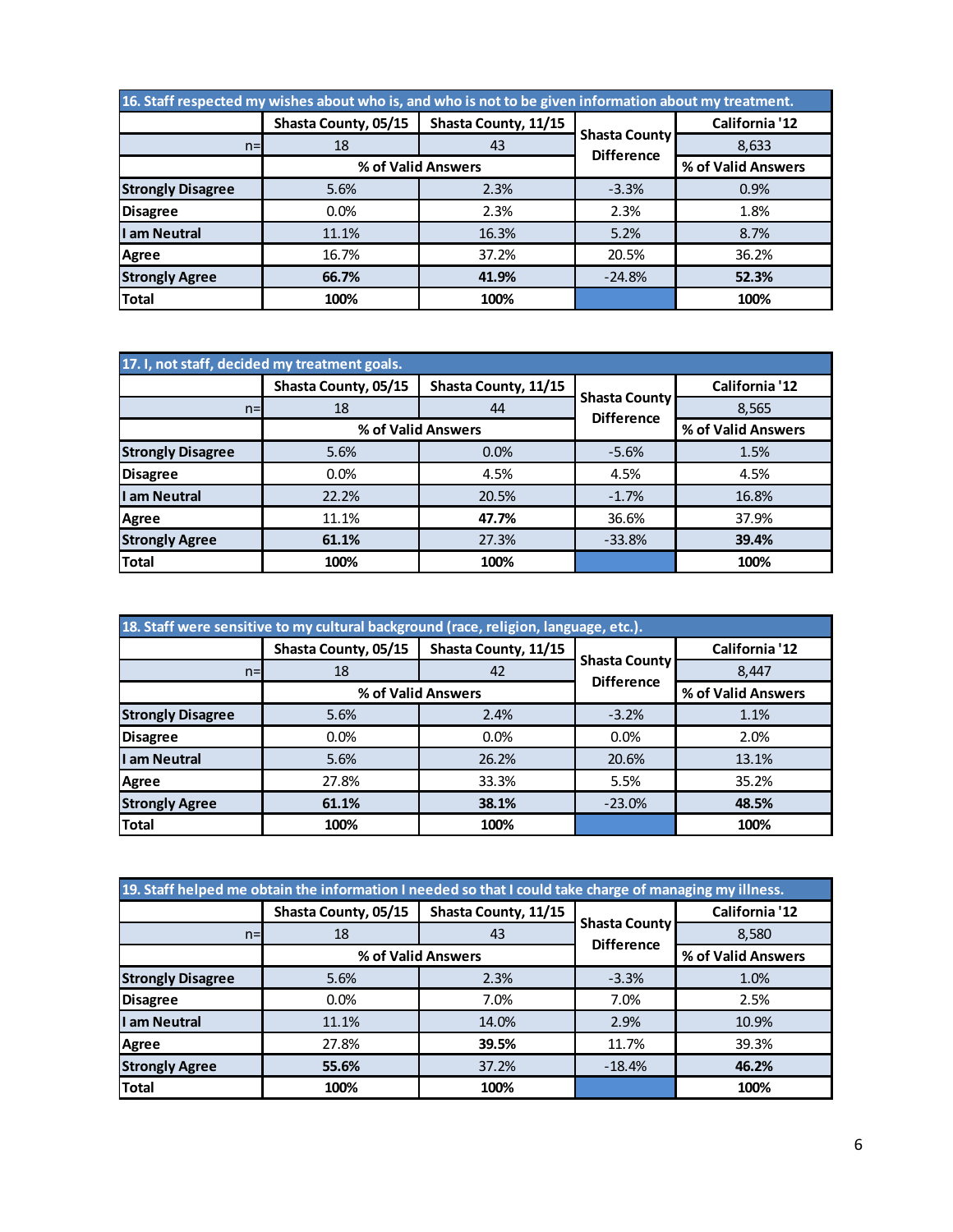| 20. I was encouraged to use consumer-run programs (support groups, drop-in centers, crisis phone line, etc.). |                      |                      |                                           |                    |  |
|---------------------------------------------------------------------------------------------------------------|----------------------|----------------------|-------------------------------------------|--------------------|--|
|                                                                                                               | Shasta County, 05/15 | Shasta County, 11/15 |                                           | California '12     |  |
| $n=$                                                                                                          | 18                   | 42                   | <b>Shasta County</b><br><b>Difference</b> | 8.294              |  |
|                                                                                                               |                      | % of Valid Answers   |                                           | % of Valid Answers |  |
| <b>Strongly Disagree</b>                                                                                      | 5.6%                 | 4.8%                 | $-0.8%$                                   | 1.1%               |  |
| <b>Disagree</b>                                                                                               | $0.0\%$              | 2.4%                 | 2.4%                                      | 3.4%               |  |
| I am Neutral                                                                                                  | 11.1%                | 26.2%                | 15.1%                                     | 13.4%              |  |
| Agree                                                                                                         | 33.3%                | 38.1%                | 4.8%                                      | 37.7%              |  |
| <b>Strongly Agree</b>                                                                                         | 50.0%                | 28.6%                | $-21.4%$                                  | 44.4%              |  |
| <b>Total</b>                                                                                                  | 100%                 | 100%                 |                                           | 100%               |  |

*Section 5: Perception of Participant's Coping Skills Since Receiving Services*

| 21. I deal more effectively with daily problems. |                     |                      |                                           |                    |  |
|--------------------------------------------------|---------------------|----------------------|-------------------------------------------|--------------------|--|
|                                                  | Shasta County 05/15 | Shasta County, 11/15 |                                           | California '12     |  |
| $n=$                                             | 14                  | 42                   | <b>Shasta County</b><br><b>Difference</b> | 8,338              |  |
|                                                  |                     | % of Valid Answers   |                                           | % of Valid Answers |  |
| <b>Strongly Disagree</b>                         | 0.0%                | 0.0%                 | 0.0%                                      | 1.3%               |  |
| <b>Disagree</b>                                  | 0.0%                | 9.5%                 | 9.5%                                      | 4.0%               |  |
| am Neutral                                       | 21.4%               | 31.0%                | 9.6%                                      | 16.5%              |  |
| Agree                                            | 35.7%               | 28.6%                | $-7.1%$                                   | 41.8%              |  |
| <b>Strongly Agree</b>                            | 42.8%               | 31.0%                | $-11.8%$                                  | 36.5%              |  |
| Total                                            | 100%                | 100%                 |                                           | 100%               |  |

| 22. I am better able to control my life. |                     |                      |                                           |                    |  |
|------------------------------------------|---------------------|----------------------|-------------------------------------------|--------------------|--|
|                                          | Shasta County 05/15 | Shasta County, 11/15 |                                           | California '12     |  |
| $n=$                                     | 14                  | 43                   | <b>Shasta County</b><br><b>Difference</b> | 8,311              |  |
|                                          |                     | % of Valid Answers   |                                           | % of Valid Answers |  |
| <b>Strongly Disagree</b>                 | 0.0%                | 4.7%                 | 4.7%                                      | 1.2%               |  |
| <b>Disagree</b>                          | 0.0%                | 4.7%                 | 4.7%                                      | 4.2%               |  |
| am Neutral                               | 14.3%               | 27.9%                | 13.6%                                     | 17.7%              |  |
| Agree                                    | 42.8%               | 30.2%                | $-12.6%$                                  | 41.4%              |  |
| <b>Strongly Agree</b>                    | 42.8%               | 32.6%                | $-10.2%$                                  | 35.5%              |  |
| <b>Total</b>                             | 100%                | 100%                 |                                           | 100%               |  |

| 23. I am better able to deal with crisis. |                     |                      |                                           |                    |  |
|-------------------------------------------|---------------------|----------------------|-------------------------------------------|--------------------|--|
|                                           | Shasta County 05/15 | Shasta County, 11/15 |                                           | California '12     |  |
| $n=$                                      | 17                  | 41                   | <b>Shasta County</b><br><b>Difference</b> | 8,502              |  |
|                                           |                     | % of Valid Answers   |                                           | % of Valid Answers |  |
| <b>Strongly Disagree</b>                  | 0.0%                | 2.4%                 | 2.4%                                      | 1.4%               |  |
| <b>Disagree</b>                           | 5.9%                | 4.9%                 | $-1.0%$                                   | 5.2%               |  |
| I am Neutral                              | 23.5%               | 36.6%                | 13.1%                                     | 19.9%              |  |
| <b>Agree</b>                              | 29.4%               | 26.8%                | $-2.6%$                                   | 41.5%              |  |
| <b>Strongly Agree</b>                     | 41.2%               | 29.3%                | $-11.9%$                                  | 32.0%              |  |
| <b>Total</b>                              | 100%                | 100%                 |                                           | 100%               |  |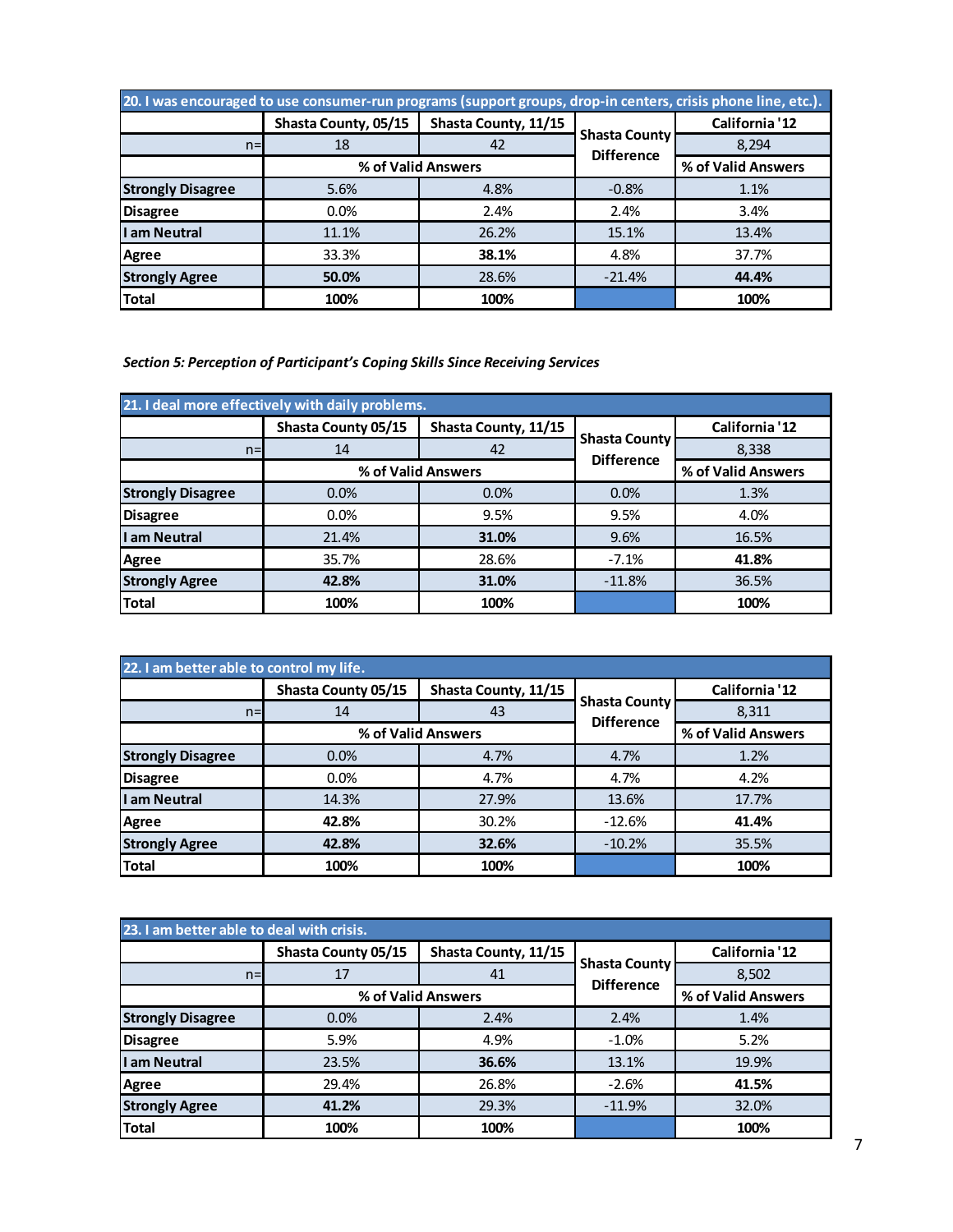| 24. I am getting along better with my family. |                      |                      |                                           |                    |  |
|-----------------------------------------------|----------------------|----------------------|-------------------------------------------|--------------------|--|
|                                               | Shasta County, 05/15 | Shasta County, 11/15 |                                           | California '12     |  |
| $n=$                                          | 17                   | 38                   | <b>Shasta County</b><br><b>Difference</b> | 8,200              |  |
|                                               |                      | % of Valid Answers   |                                           | % of Valid Answers |  |
| <b>Strongly Disagree</b>                      | 11.8%                | 2.6%                 | $-9.2%$                                   | 2.3%               |  |
| <b>Disagree</b>                               | 0.0%                 | 10.5%                | 10.5%                                     | 6.0%               |  |
| I am Neutral                                  | 29.4%                | 28.9%                | $-0.5%$                                   | 20.6%              |  |
| <b>Agree</b>                                  | 29.4%                | 28.9%                | $-0.5%$                                   | 36.8%              |  |
| <b>Strongly Agree</b>                         | 29.4%                | 28.9%                | $-0.5%$                                   | 34.3%              |  |
| <b>Total</b>                                  | 100%                 | 100%                 |                                           | 100%               |  |

| 25. I do better in social situations. |                      |                      |                                           |                    |
|---------------------------------------|----------------------|----------------------|-------------------------------------------|--------------------|
|                                       | Shasta County, 05/15 | Shasta County, 11/15 |                                           | California '12     |
| $n=$                                  | 16                   | 41                   | <b>Shasta County</b><br><b>Difference</b> | 8,398              |
|                                       |                      | % of Valid Answers   |                                           | % of Valid Answers |
| <b>Strongly Disagree</b>              | 0.0%                 | 7.3%                 | 7.3%                                      | 2.4%               |
| <b>Disagree</b>                       | 12.5%                | 19.5%                | 7.0%                                      | 7.8%               |
| I am Neutral                          | 37.5%                | 29.3%                | $-8.2%$                                   | 22.8%              |
| <b>Agree</b>                          | 12.5%                | 26.8%                | 14.3%                                     | 37.3%              |
| <b>Strongly Agree</b>                 | 37.5%                | 17.1%                | $-20.4%$                                  | 29.6%              |
| <b>Total</b>                          | 100%                 | 100%                 |                                           | 100%               |

| 26. I do better in school and /or work. |                      |                      |                                           |                    |
|-----------------------------------------|----------------------|----------------------|-------------------------------------------|--------------------|
|                                         | Shasta County, 05/15 | Shasta County, 11/15 |                                           | California '12     |
| $n=$                                    | 16                   | 31                   | <b>Shasta County</b><br><b>Difference</b> | 6,697              |
|                                         |                      | % of Valid Answers   |                                           | % of Valid Answers |
| <b>Strongly Disagree</b>                | 0.0%                 | 6.5%                 | 6.5%                                      | 2.8%               |
| <b>Disagree</b>                         | 6.2%                 | 19.4%                | 13.2%                                     | 8.5%               |
| I am Neutral                            | 31.3%                | 41.9%                | 10.6%                                     | 30.7%              |
| Agree                                   | 31.3%                | 16.1%                | $-15.2%$                                  | 30.3%              |
| <b>Strongly Agree</b>                   | 31.3%                | 16.1%                | $-15.2%$                                  | 27.8%              |
| <b>Total</b>                            | 100%                 | 100%                 |                                           | 100%               |

| 27. My housing situation has improved. |                      |                      |                                           |                    |
|----------------------------------------|----------------------|----------------------|-------------------------------------------|--------------------|
|                                        | Shasta County, 05/15 | Shasta County, 11/15 |                                           | California '12     |
| $n=$                                   | 17                   | 35                   | <b>Shasta County</b><br><b>Difference</b> | 8,075              |
|                                        |                      | % of Valid Answers   |                                           | % of Valid Answers |
| <b>Strongly Disagree</b>               | 11.8%                | 2.9%                 | $-8.9%$                                   | 3.6%               |
| <b>Disagree</b>                        | 11.8%                | 11.4%                | $-0.4%$                                   | 8.5%               |
| I am Neutral                           | 5.9%                 | 37.1%                | 31.2%                                     | 23.1%              |
| <b>Agree</b>                           | 47.0%                | 28.6%                | $-18.4%$                                  | 32.0%              |
| <b>Strongly Agree</b>                  | 23.5%                | 20.0%                | $-3.5%$                                   | 32.9%              |
| <b>Total</b>                           | 100%                 | 100%                 |                                           | 100%               |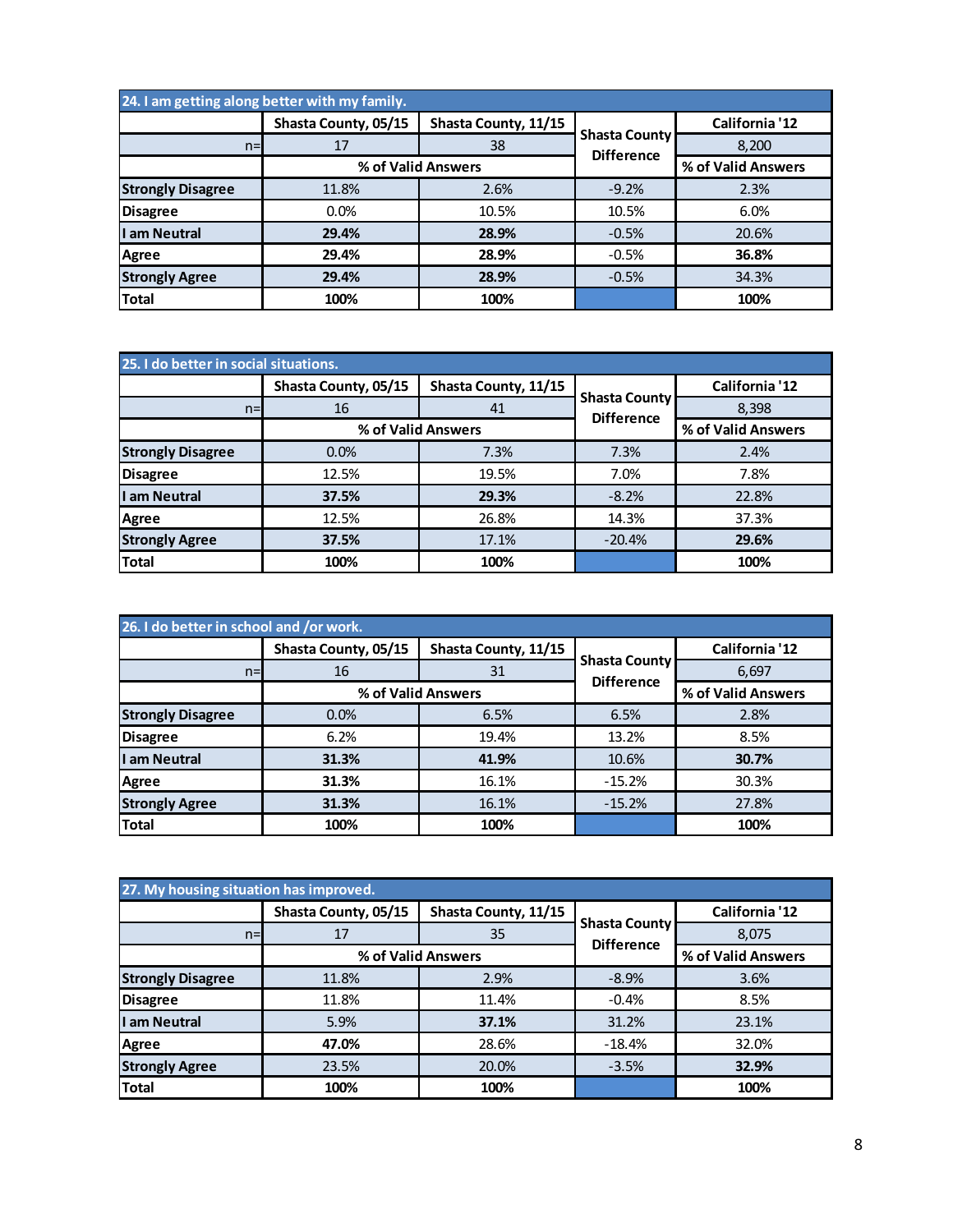| 28. My symptoms are not bothering me as much. |                      |                      |                                           |                    |  |
|-----------------------------------------------|----------------------|----------------------|-------------------------------------------|--------------------|--|
|                                               | Shasta County, 05/15 | Shasta County, 11/15 |                                           | California '12     |  |
| $n=$                                          | 16                   | 40                   | <b>Shasta County</b><br><b>Difference</b> | 8,406              |  |
|                                               | % of Valid Answers   |                      |                                           | % of Valid Answers |  |
| <b>Strongly Disagree</b>                      | 12.5%                | 2.5%                 | $-10.0\%$                                 | 4.2%               |  |
| <b>Disagree</b>                               | 6.2%                 | 27.5%                | 21.3%                                     | 10.0%              |  |
| I am Neutral                                  | 12.5%                | 20.0%                | 7.5%                                      | 21.4%              |  |
| Agree                                         | 37.5%                | 27.5%                | $-10.0\%$                                 | 37.4%              |  |
| <b>Strongly Agree</b>                         | 31.3%                | 22.5%                | $-8.8%$                                   | 27.0%              |  |
| <b>Total</b>                                  | 100%                 | 100%                 |                                           | 100%               |  |

|                          | 29. I do things that are more meaningful to me. |                      |                                           |                    |  |
|--------------------------|-------------------------------------------------|----------------------|-------------------------------------------|--------------------|--|
|                          | Shasta County, 05/15                            | Shasta County, 11/15 |                                           | California '12     |  |
| $n=$                     | 16                                              | 40                   | <b>Shasta County</b><br><b>Difference</b> | 8,384              |  |
|                          |                                                 | % of Valid Answers   |                                           | % of Valid Answers |  |
| <b>Strongly Disagree</b> | 6.2%                                            | 5.0%                 | $-1.2%$                                   | 1.9%               |  |
| <b>Disagree</b>          | 0.0%                                            | 2.5%                 | 2.5%                                      | 5.8%               |  |
| I am Neutral             | 25.0%                                           | 32.5%                | 7.5%                                      | 20.7%              |  |
| <b>Agree</b>             | 31.3%                                           | 37.5%                | 6.2%                                      | 39.5%              |  |
| <b>Strongly Agree</b>    | 37.5%                                           | 22.5%                | $-15.0%$                                  | 32.1%              |  |
| <b>Total</b>             | 100%                                            | 100%                 |                                           | 100%               |  |

|                          | 30. I am better able to take care of my needs. |                      |                                           |                    |  |
|--------------------------|------------------------------------------------|----------------------|-------------------------------------------|--------------------|--|
|                          | Shasta County, 05/15                           | Shasta County, 11/15 |                                           | California '12     |  |
| $n=$                     | 16                                             | 41                   | <b>Shasta County</b><br><b>Difference</b> | 8,438              |  |
|                          |                                                | % of Valid Answers   |                                           | % of Valid Answers |  |
| <b>Strongly Disagree</b> | 6.2%                                           | 7.3%                 | 1.1%                                      | 1.7%               |  |
| <b>Disagree</b>          | 6.2%                                           | 2.4%                 | $-3.8%$                                   | 5.6%               |  |
| I am Neutral             | 18.8%                                          | 29.3%                | 10.5%                                     | 19.2%              |  |
| <b>Agree</b>             | 37.5%                                          | 36.6%                | $-0.9%$                                   | 41.5%              |  |
| <b>Strongly Agree</b>    | 31.3%                                          | 24.4%                | $-6.9%$                                   | 32.0%              |  |
| <b>Total</b>             | 100%                                           | 100%                 |                                           | 100%               |  |

|                          | 31. I am better able to handle things when they go wrong. |                      |                                           |                    |  |
|--------------------------|-----------------------------------------------------------|----------------------|-------------------------------------------|--------------------|--|
|                          | Shasta County, 05/15                                      | Shasta County, 11/15 |                                           | California '12     |  |
| $n=$                     | 15                                                        | 39                   | <b>Shasta County</b><br><b>Difference</b> | 8,426              |  |
|                          | % of Valid Answers                                        |                      |                                           | % of Valid Answers |  |
| <b>Strongly Disagree</b> | 6.7%                                                      | 5.1%                 | $-1.6%$                                   | 2.4%               |  |
| <b>Disagree</b>          | 6.7%                                                      | 15.4%                | 8.7%                                      | 7.8%               |  |
| I am Neutral             | 20.0%                                                     | 28.2%                | 8.2%                                      | 21.2%              |  |
| <b>Agree</b>             | 33.3%                                                     | 30.8%                | $-2.5%$                                   | 40.2%              |  |
| <b>Strongly Agree</b>    | 33.3%                                                     | 20.5%                | $-12.8%$                                  | 28.4%              |  |
| <b>Total</b>             | 100%                                                      | 100%                 |                                           | 100%               |  |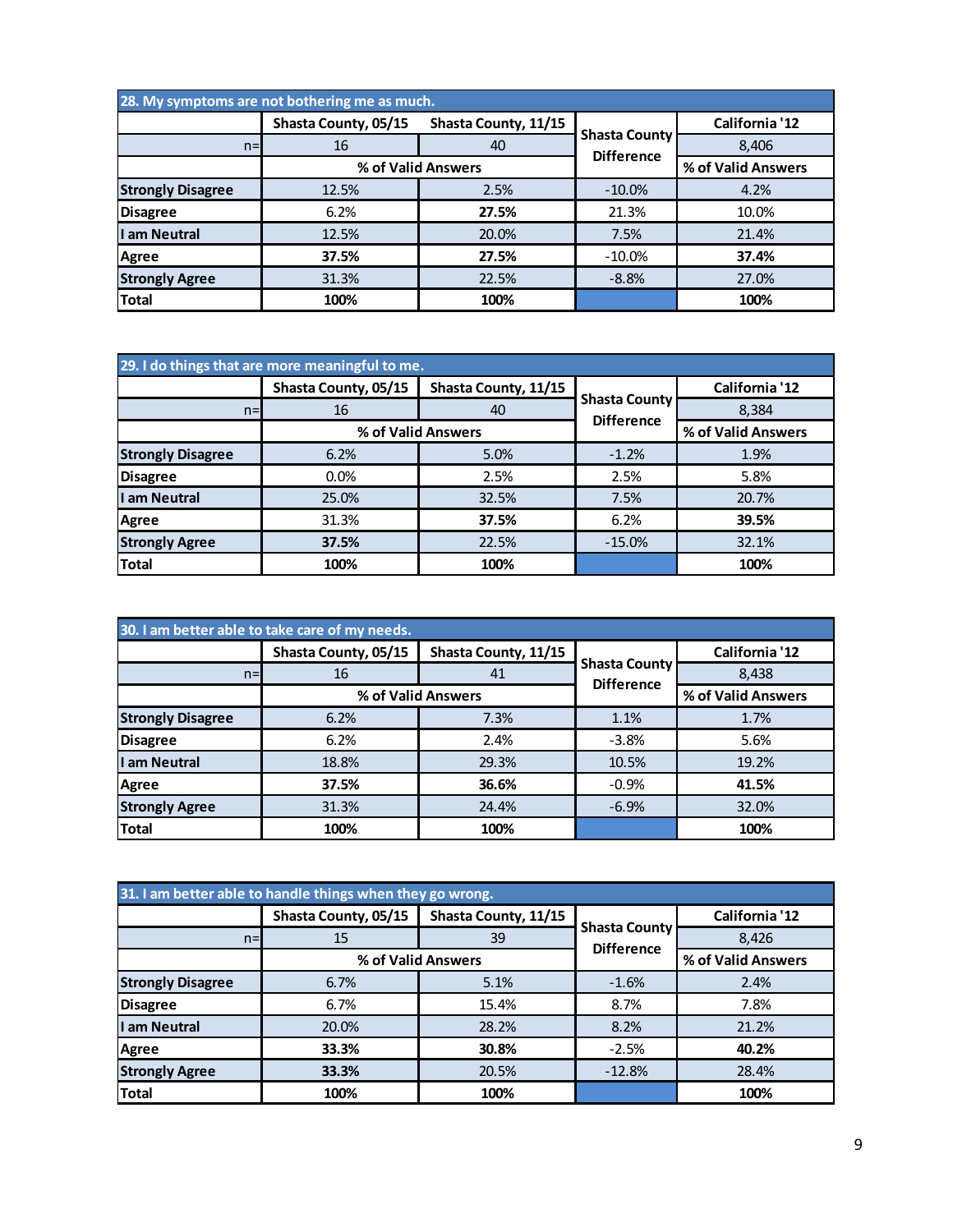| 32. I am better able to do things that I want to do. |                      |                      |                                           |                    |
|------------------------------------------------------|----------------------|----------------------|-------------------------------------------|--------------------|
|                                                      | Shasta County, 05/15 | Shasta County, 11/15 |                                           | California '12     |
| $n=$                                                 | 16                   | 41                   | <b>Shasta County</b><br><b>Difference</b> | 8.394              |
|                                                      | % of Valid Answers   |                      |                                           | % of Valid Answers |
| <b>Strongly Disagree</b>                             | 6.2%                 | 4.9%                 | $-1.3%$                                   | 2.5%               |
| <b>Disagree</b>                                      | 6.2%                 | 12.2%                | 6.0%                                      | 6.8%               |
| I am Neutral                                         | 18.8%                | 29.3%                | 10.5%                                     | 21.1%              |
| <b>Agree</b>                                         | 37.5%                | 29.3%                | $-8.2%$                                   | 39.5%              |
| <b>Strongly Agree</b>                                | 31.3%                | 24.4%                | $-6.9%$                                   | 30.0%              |
| <b>Total</b>                                         | 100%                 | 100%                 |                                           | 100%               |

*Section 6: Perception of Participant's Social Interactions Since Receiving Services*

| 33. I am happy with the friendships I have. |                      |                      |                                           |                    |
|---------------------------------------------|----------------------|----------------------|-------------------------------------------|--------------------|
|                                             | Shasta County, 05/15 | Shasta County, 11/15 |                                           | California '12     |
| $n=$                                        | 16                   | 38                   | <b>Shasta County</b><br><b>Difference</b> | 8,359              |
|                                             |                      | % of Valid Answers   |                                           | % of Valid Answers |
| <b>Strongly Disagree</b>                    | 6.2%                 | 2.6%                 | $-3.6%$                                   | 1.6%               |
| <b>Disagree</b>                             | 12.5%                | 7.9%                 | $-4.6%$                                   | 6.2%               |
| I am Neutral                                | 12.5%                | 21.1%                | 8.6%                                      | 19.4%              |
| <b>Agree</b>                                | 25.0%                | 36.8%                | 11.8%                                     | 38.8%              |
| <b>Strongly Agree</b>                       | 43.8%                | 31.6%                | $-12.2%$                                  | 34.1%              |
| <b>Total</b>                                | 100%                 | 100%                 |                                           | 100%               |

|                          | 34. I have people with whom I can do enjoyable things. |                      |                                           |                    |
|--------------------------|--------------------------------------------------------|----------------------|-------------------------------------------|--------------------|
|                          | Shasta County, 05/15                                   | Shasta County, 11/15 |                                           | California '12     |
| $n=$                     | 16                                                     | 38                   | <b>Shasta County</b><br><b>Difference</b> | 8,355              |
|                          |                                                        | % of Valid Answers   |                                           | % of Valid Answers |
| <b>Strongly Disagree</b> | 6.2%                                                   | 2.6%                 | $-3.6%$                                   | 2.1%               |
| <b>Disagree</b>          | 6.2%                                                   | 10.5%                | 4.3%                                      | 6.7%               |
| I am Neutral             | 12.5%                                                  | 15.8%                | 3.3%                                      | 18.8%              |
| Agree                    | 31.3%                                                  | 44.7%                | 13.4%                                     | 39.0%              |
| <b>Strongly Agree</b>    | 43.8%                                                  | 26.3%                | $-17.5%$                                  | 33.4%              |
| <b>Total</b>             | 100%                                                   | 100%                 |                                           | 100%               |

| 35. I feel I belong in my community. |                      |                      |                                           |                    |
|--------------------------------------|----------------------|----------------------|-------------------------------------------|--------------------|
|                                      | Shasta County, 05/15 | Shasta County, 11/15 |                                           | California '12     |
| $n=$                                 | 16                   | 39                   | <b>Shasta County</b><br><b>Difference</b> | 8,350              |
|                                      | % of Valid Answers   |                      |                                           | % of Valid Answers |
| <b>Strongly Disagree</b>             | 6.2%                 | 5.1%                 | $-1.1%$                                   | 3.1%               |
| <b>Disagree</b>                      | 12.5%                | 15.4%                | 2.9%                                      | 9.0%               |
| I am Neutral                         | 12.5%                | 30.8%                | 18.3%                                     | 24.4%              |
| Agree                                | 37.5%                | 23.1%                | $-14.4%$                                  | 34.7%              |
| <b>Strongly Agree</b>                | 31.3%                | 25.6%                | $-5.7%$                                   | 28.7%              |
| <b>Total</b>                         | 100%                 | 100%                 |                                           | 100%               |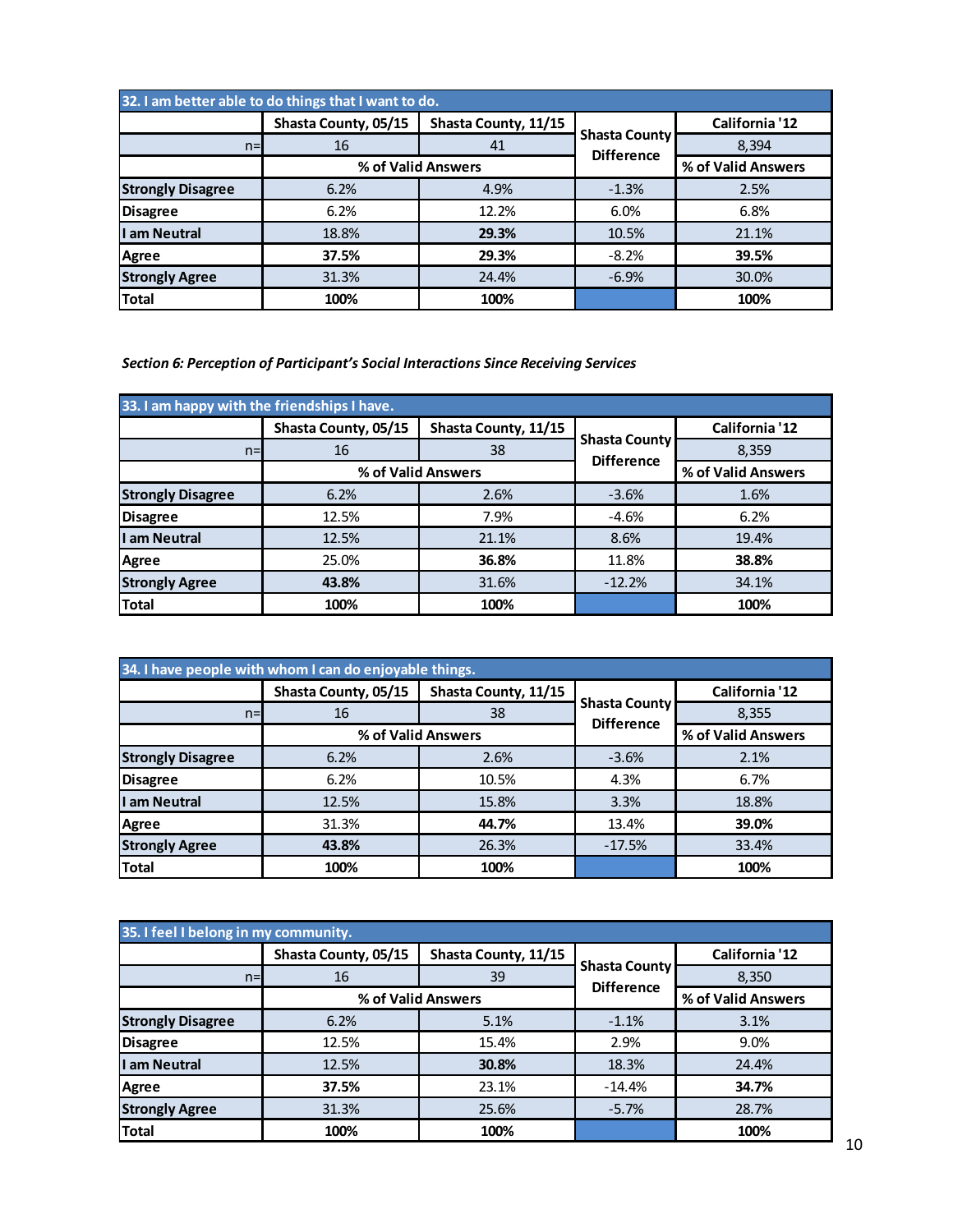| Shasta County, 05/15<br>Shasta County, 11/15<br>California '12<br><b>Shasta County</b><br>16<br>38<br>8,373<br>$n=$<br><b>Difference</b><br>% of Valid Answers<br>% of Valid Answers<br>5.3%<br>0.0%<br>5.3%<br>3.3%<br>6.2%<br>4.3%<br>6.7%<br><b>Disagree</b><br>10.5%<br>I am Neutral<br>6.2%<br>12.2%<br>18.4%<br>16.7%<br>50.0%<br>26.3%<br>$-23.7%$<br>36.6%<br><b>Agree</b><br><b>Strongly Agree</b><br>37.5%<br>2.0%<br>39.5%<br>36.7%<br><b>Total</b><br>100%<br>100%<br>100% |                          | 36. In a crisis, I would have the support I need from family or friends. |  |  |
|----------------------------------------------------------------------------------------------------------------------------------------------------------------------------------------------------------------------------------------------------------------------------------------------------------------------------------------------------------------------------------------------------------------------------------------------------------------------------------------|--------------------------|--------------------------------------------------------------------------|--|--|
|                                                                                                                                                                                                                                                                                                                                                                                                                                                                                        |                          |                                                                          |  |  |
|                                                                                                                                                                                                                                                                                                                                                                                                                                                                                        |                          |                                                                          |  |  |
|                                                                                                                                                                                                                                                                                                                                                                                                                                                                                        |                          |                                                                          |  |  |
|                                                                                                                                                                                                                                                                                                                                                                                                                                                                                        | <b>Strongly Disagree</b> |                                                                          |  |  |
|                                                                                                                                                                                                                                                                                                                                                                                                                                                                                        |                          |                                                                          |  |  |
|                                                                                                                                                                                                                                                                                                                                                                                                                                                                                        |                          |                                                                          |  |  |
|                                                                                                                                                                                                                                                                                                                                                                                                                                                                                        |                          |                                                                          |  |  |
|                                                                                                                                                                                                                                                                                                                                                                                                                                                                                        |                          |                                                                          |  |  |
|                                                                                                                                                                                                                                                                                                                                                                                                                                                                                        |                          |                                                                          |  |  |
|                                                                                                                                                                                                                                                                                                                                                                                                                                                                                        |                          |                                                                          |  |  |
|                                                                                                                                                                                                                                                                                                                                                                                                                                                                                        |                          |                                                                          |  |  |